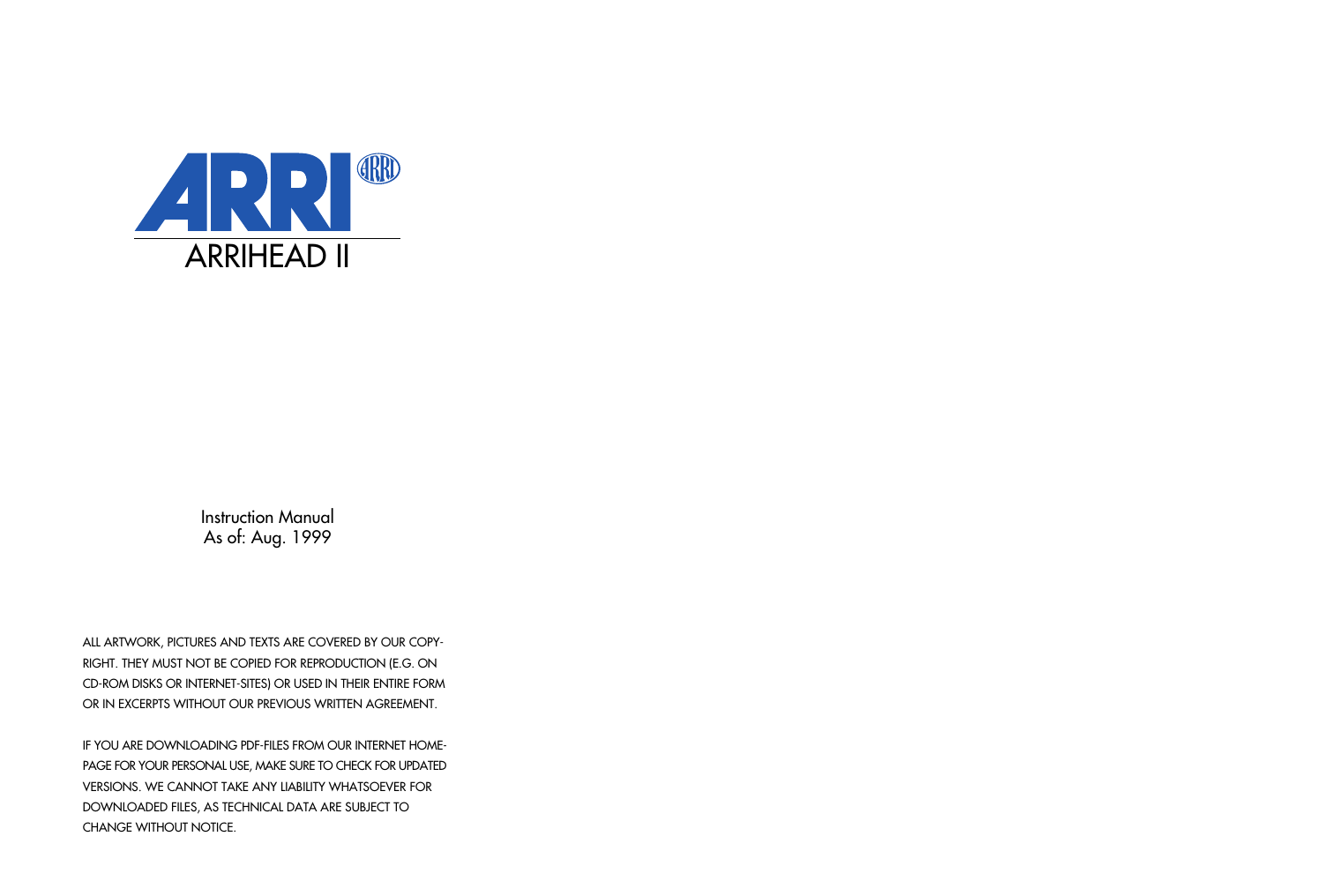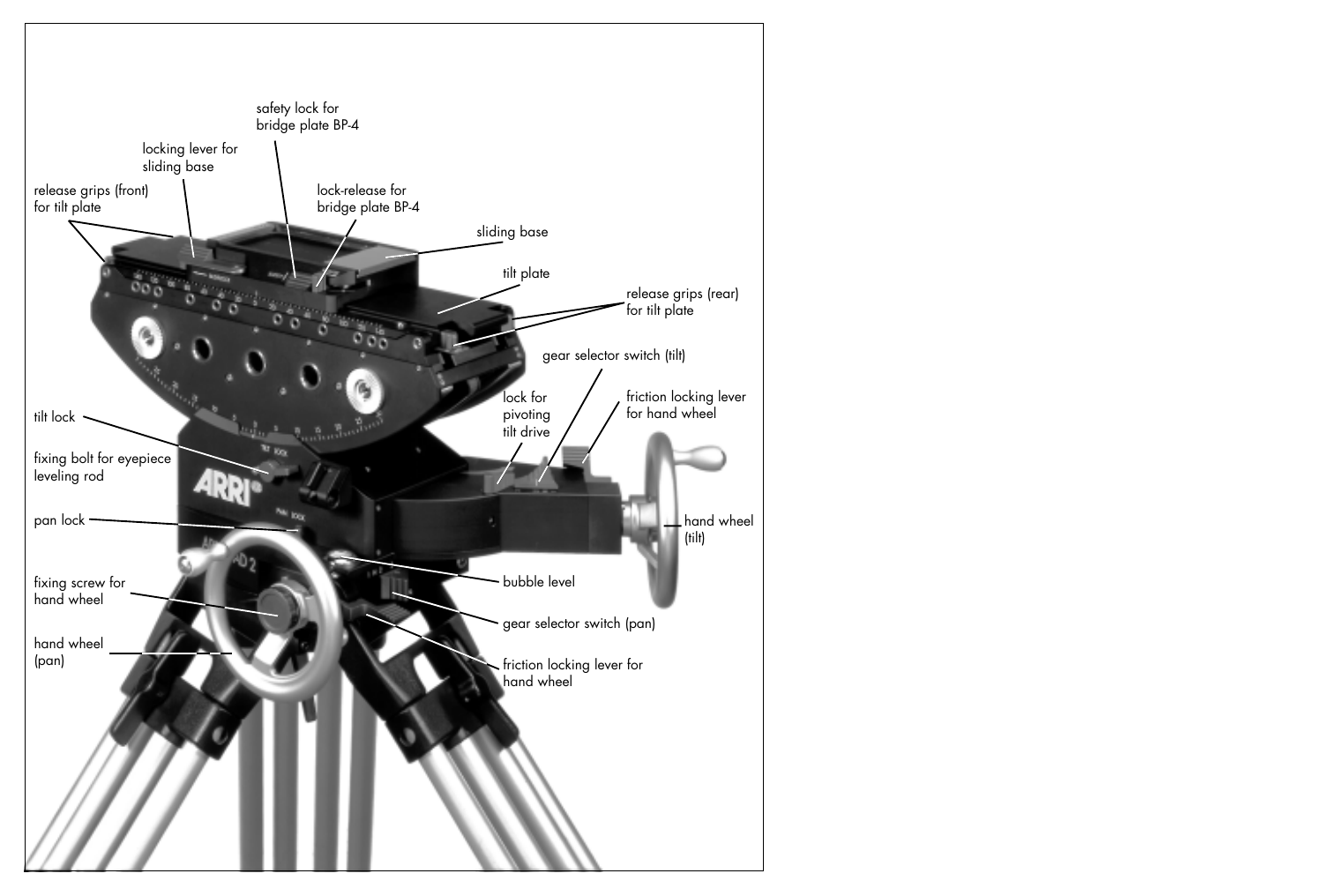### **Contents**

| Service and Maintenance  20 |  |
|-----------------------------|--|
|                             |  |
|                             |  |
|                             |  |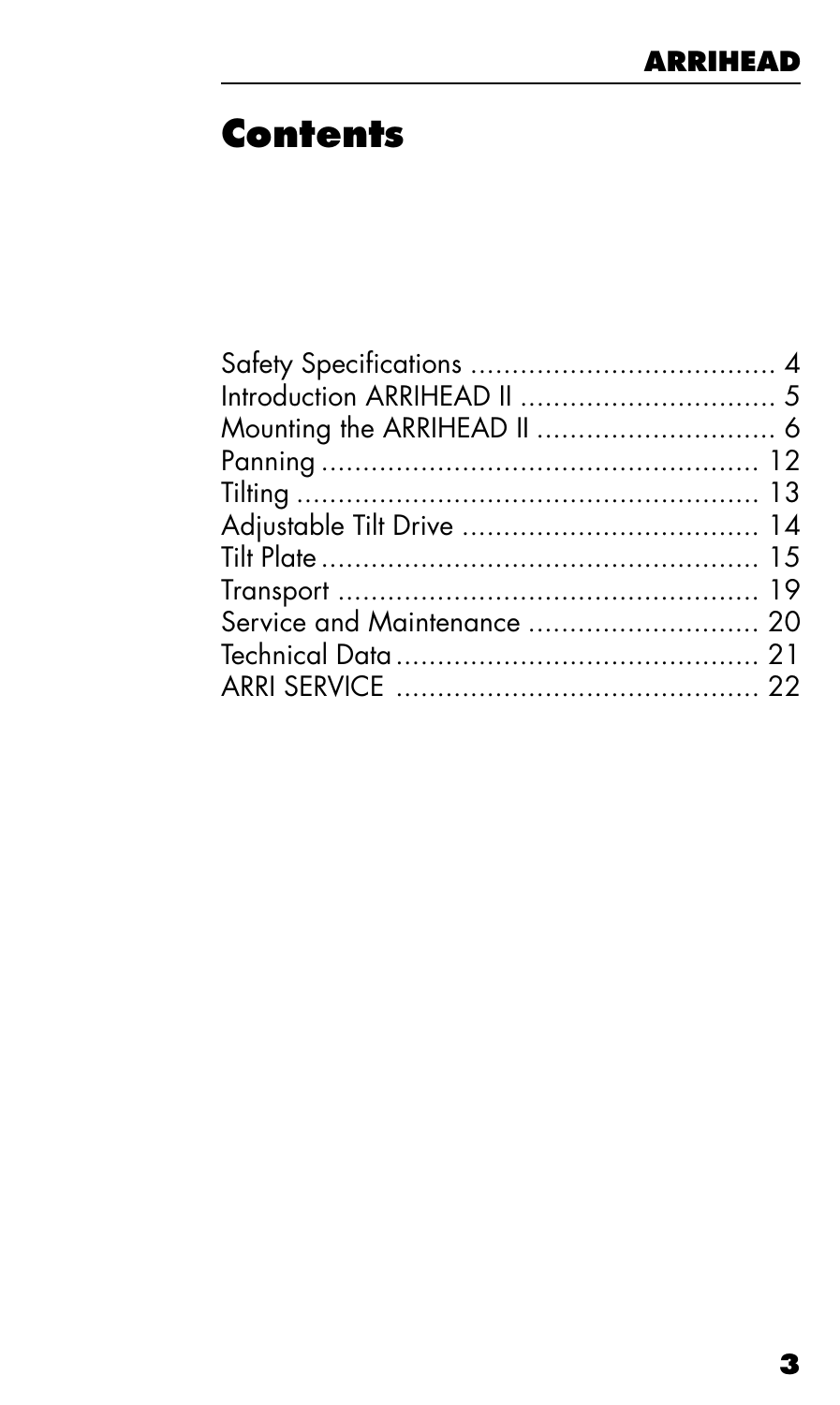## <span id="page-3-0"></span>**Safety Specifications**



Danger of injury or equipment damage possible.

- The ARRIHEAD II has been thoroughly tested with regard to its safety and quality of workmanship.
- In order to ensure optimal performance, follow the operating instructions described herein.
- The general safety regulations as well as the service and maintenance procedures mentioned in this manual should be carefully followed.
- The ARRIHEAD II should be assembled only by qualified personnel, familiar with the procedures.
- Only original ARRI accessories and replacement parts should be used.
- To transport the ARRIHEAD II: set both gear selector switches in neutral and all friction levers and locks in open position.
- Remember to remove the hand wheels before setting the ARRIHEAD II directly on the floor or other surface without tripod base.
- The serial number of the ARRIHEAD II is located on the base.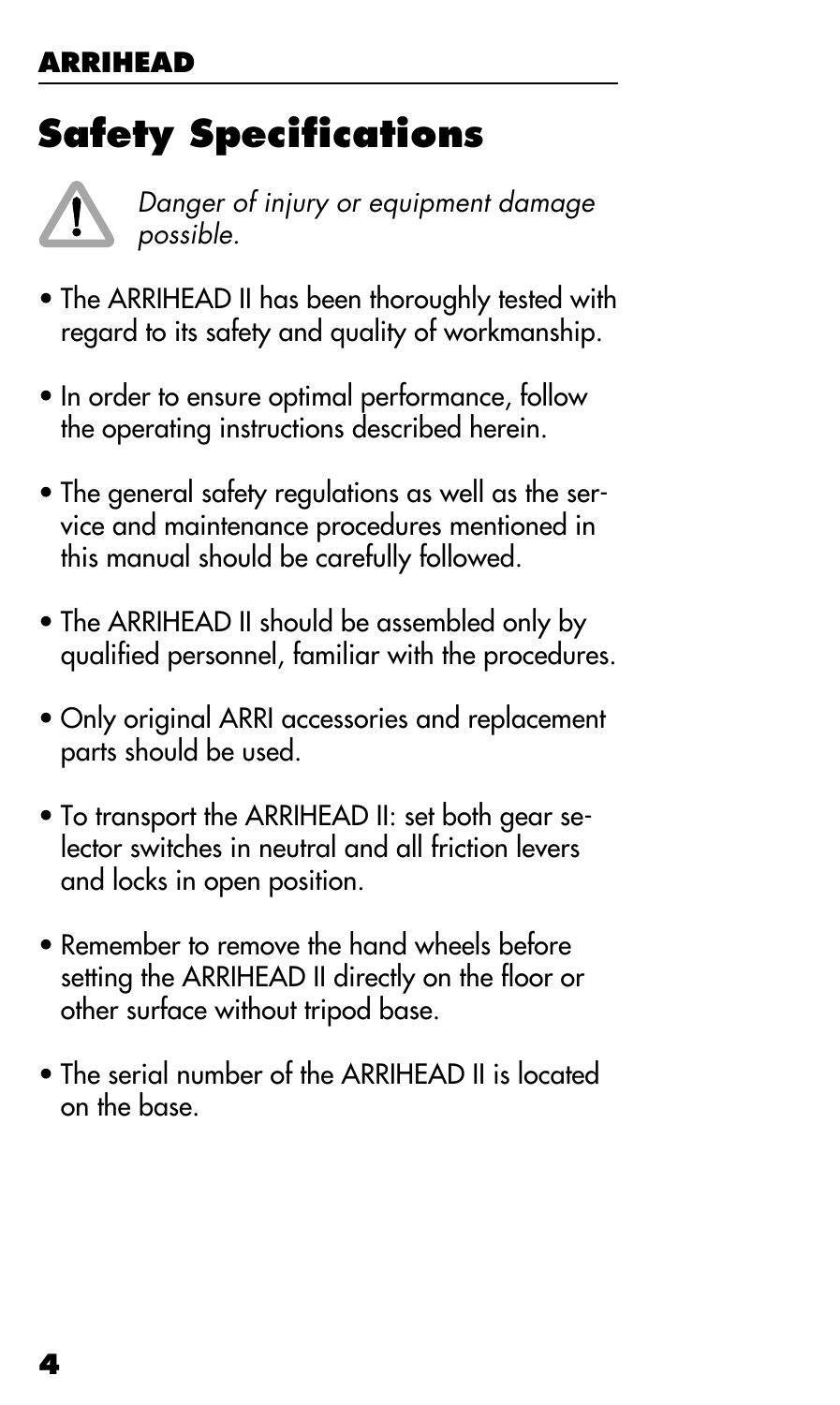## <span id="page-4-0"></span>**Introduction ARRIHEAD II**

The ARRIHEAD II can be used with all tripods and camera dollies or camera support systems that employ a Mitchell flat base. All ARRIHEAD II control features are arranged to provide simple operation. Precision chain drives and worm gears ensure slackfree operation. The precision guides guarantee smooth tilting and panning.

The laterally adjustable tilt drive pivots out horizontally up to 38° counter-clockwise, and can be fixed at any intermediate position. As a result, the full tilt range of the ARRIHEAD II is maintained when filming with an ARRIFLEX 535 camera equipped with a 1000 ft (300 m) magazine. The tilt plate enables filming with extreme upward and downward tilt positions.

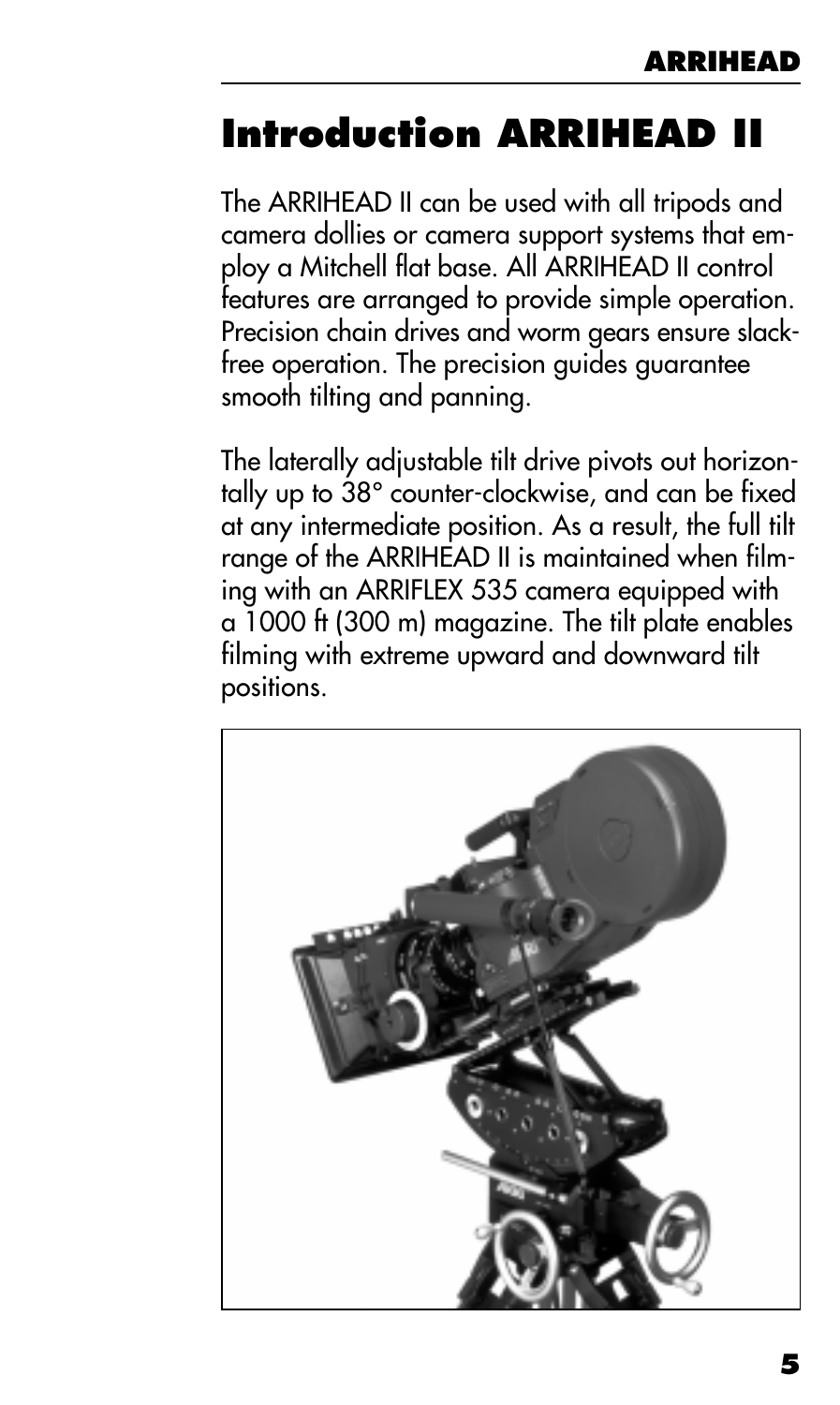## <span id="page-5-0"></span>**Mounting the ARRIHEAD II**

- Place the ARRIHEAD II on the flat base so that the guiding pin ➪ **photo** engages the keyway ➪ **photo**.
- Secure the ARRIHEAD II with ARRIHEAD II locking grip ➪ **photo**.

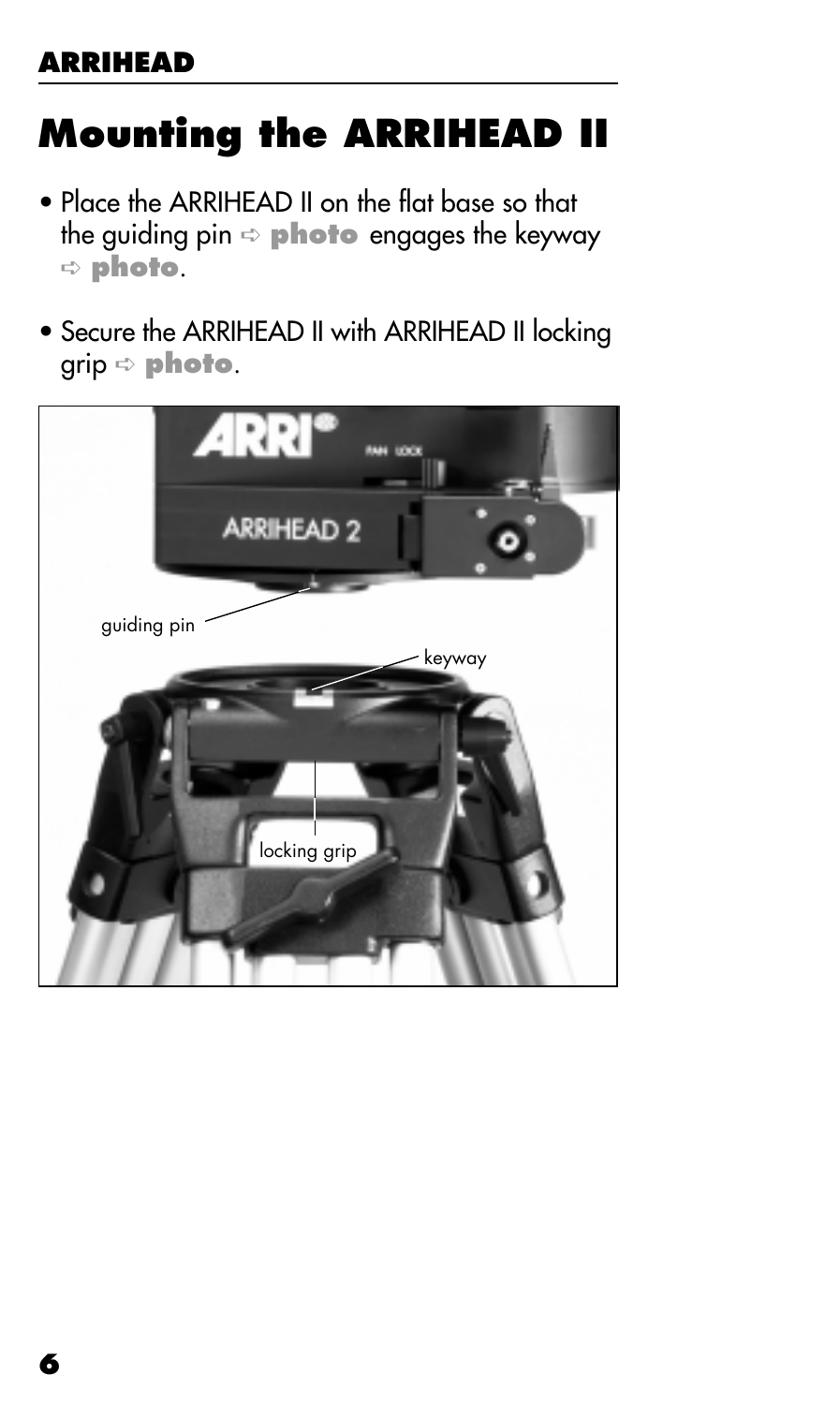- Position the bubble in the center of the level ➪ **photo**.
- When using a tripod, it is essential to employ a tripod spider or spreader.
- Set the hand wheels  $\Rightarrow$  **photo** onto the drive spindles and secure with the fixing screws➪ **photo**. The tapered guides should slide easily into each keyway.
- Push the sliding base  $\Rightarrow$  **photo** onto the tilt plate ➪ **photo**. Center the sliding base to the "0" mark of the tilt plate and lock in position.

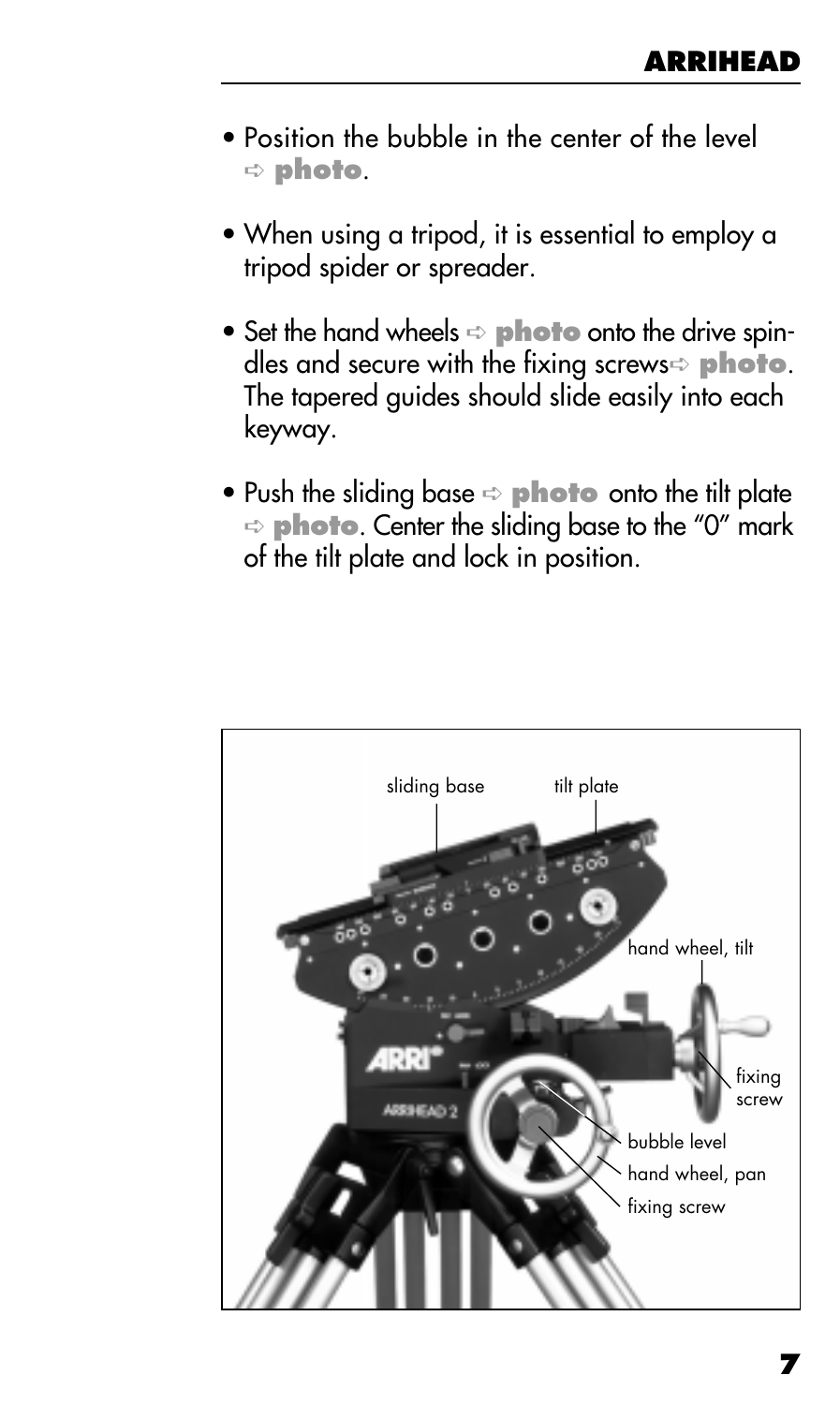• Fasten the bridge plate BP-4 to the camera bottom ➪ **photo**.



Ensure that all locks and levers are tight, before mounting the camera.

- Place the camera with bridge plate onto the ARRIHEAD II sliding base.
- Ensure that the bridge plate BP-4 is properly engaged and locked in the recess of the sliding base.
- Attach all camera accessories required for filming.

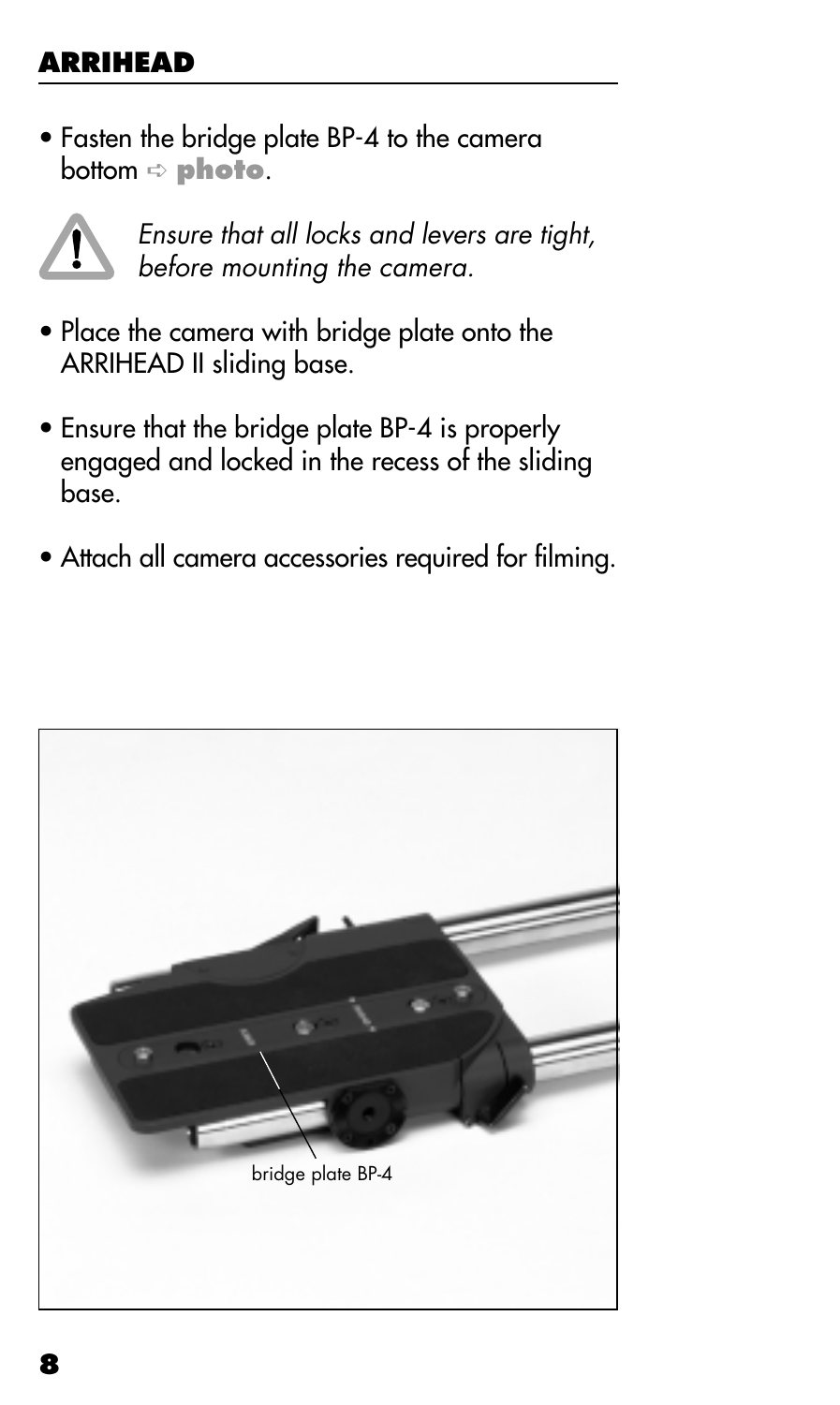- Slide the gear selector switch  $\Rightarrow$  **photo** to "1" and loosen the friction lever  $\Rightarrow$  **photo**.
- To balance the camera, first loosen the left and right tilt locks ➪ **photo** and the locking lever ➪ **photo** of the siding base. Shift the camera on the tilt plate, until the "0" mark on the lower cradle falls in line with the witness mark. Keep a firm hold on the camera throughout, then resecure the three locking levers  $\Rightarrow$  **photo**.

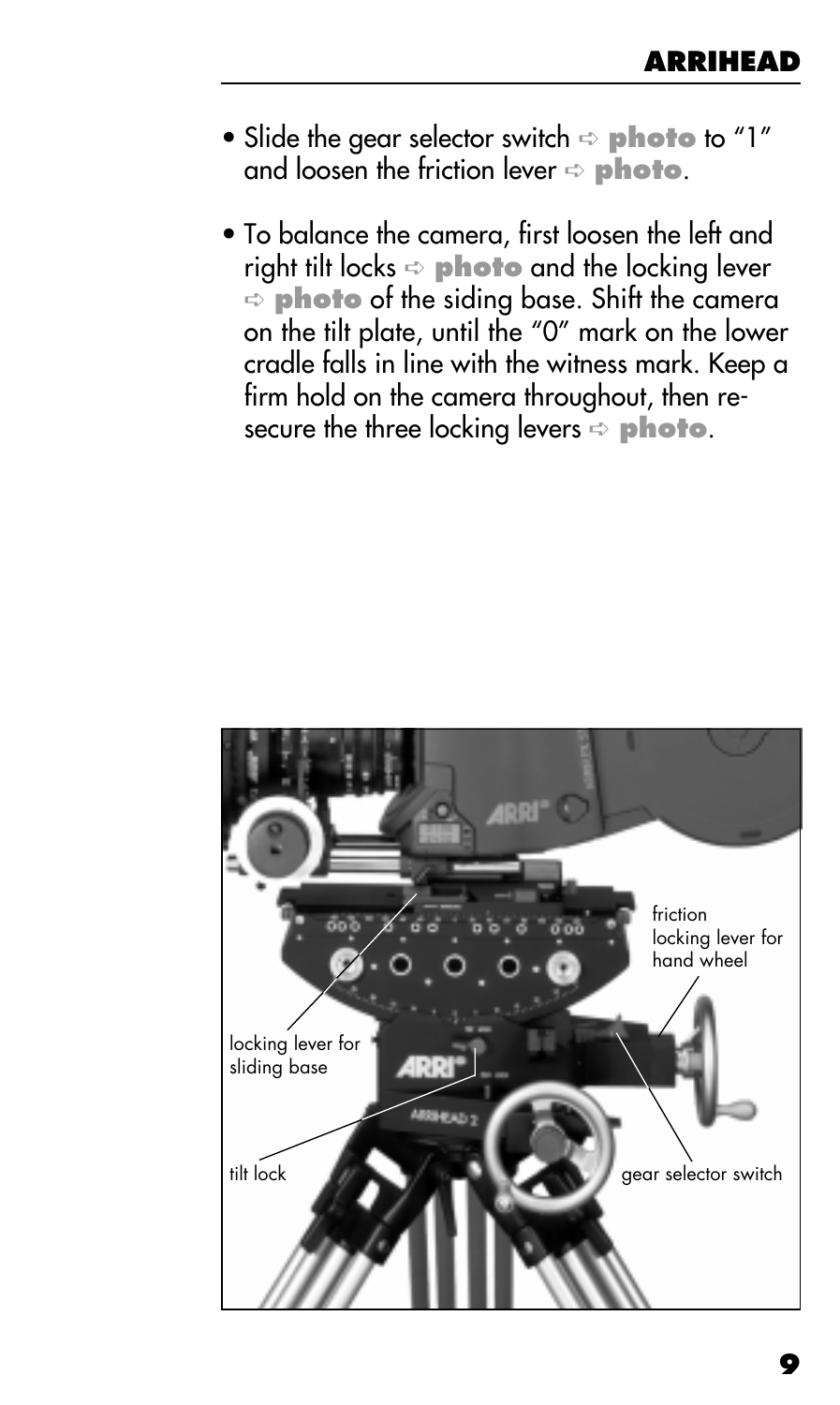- The viewfinder and eyepiece will remain stationary during tilting, as long as the eyepiece leveler  $\Rightarrow$  **photo** is fixed to both the threaded receptacle of the viewfinder extension (top) and the fixing bolt on the ARRIHEAD II ➪ **photo**.
- Loosen the knurled screw ➪ **photo**, adjust the viewfinder to eye-level and re-tighten the knurled screw.

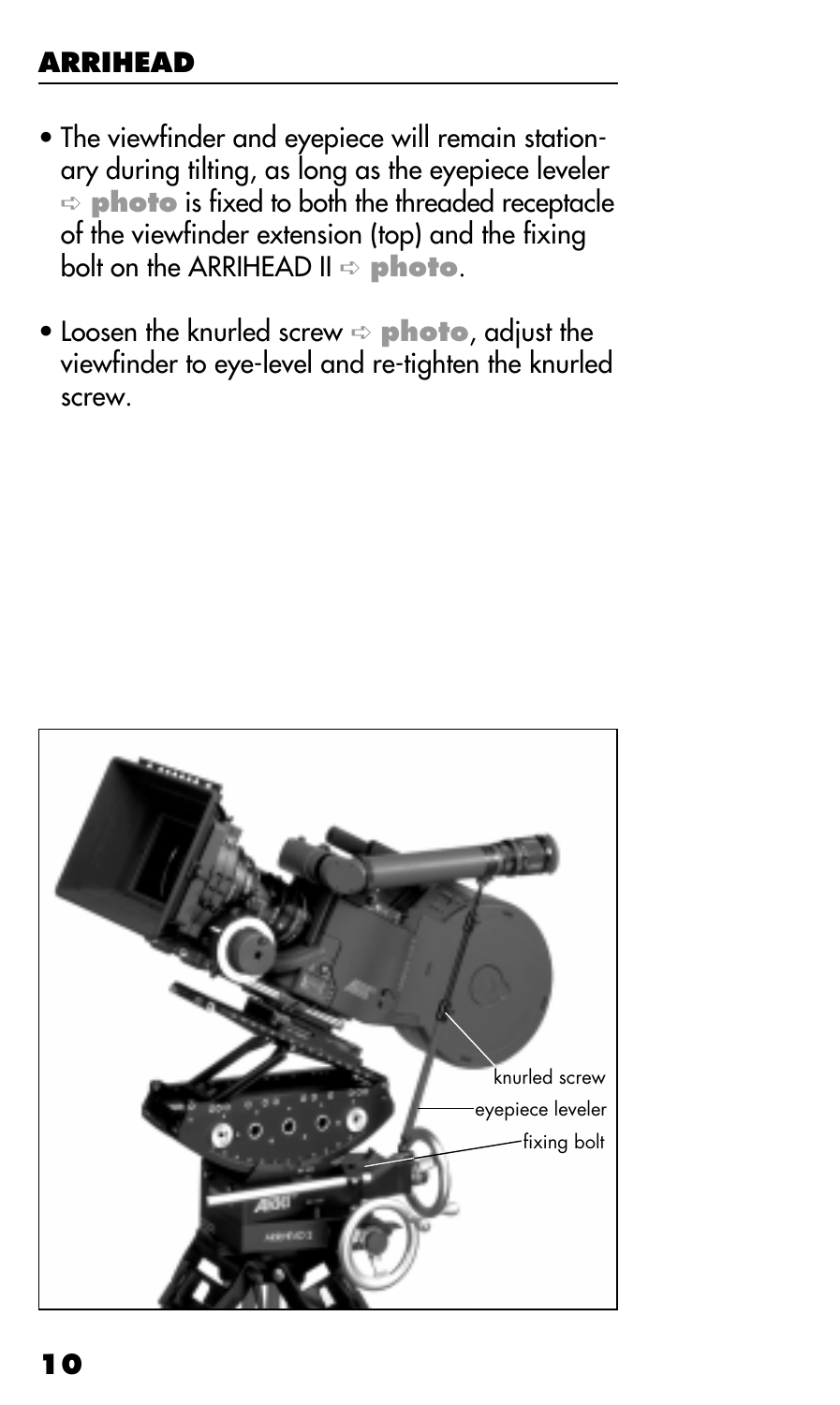• If required, slide the battery holder ➪ **photo** into the dove-tail guide ➪ **photo** on the right side of the ARRIHEAD II.

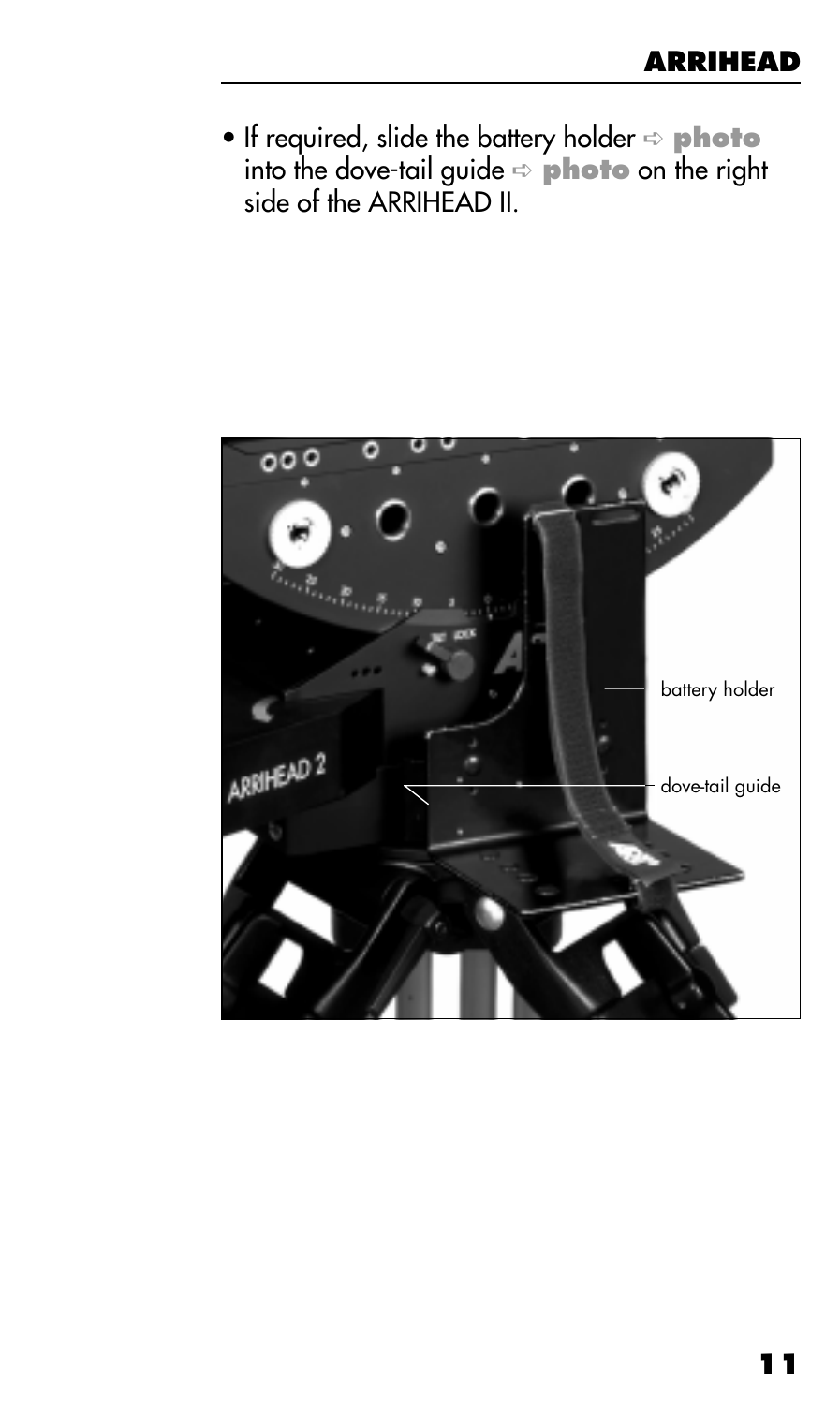### <span id="page-11-0"></span>**Panning**

- Loosen the friction lever  $\Rightarrow$  **photo**.
- Slide the gear selector switch ➪ **photo** to the desired position.
- Loosen the pan lock ➪ **photo**.
- The ARRIHEAD II is now prepared for continuous 360° panning with use of the hand wheel ➪ **photo**.



In order to avoid damaging the jaws of the friction lever and lock ➪ **photo**, it is essential to loosen both, before turning the hand wheel.

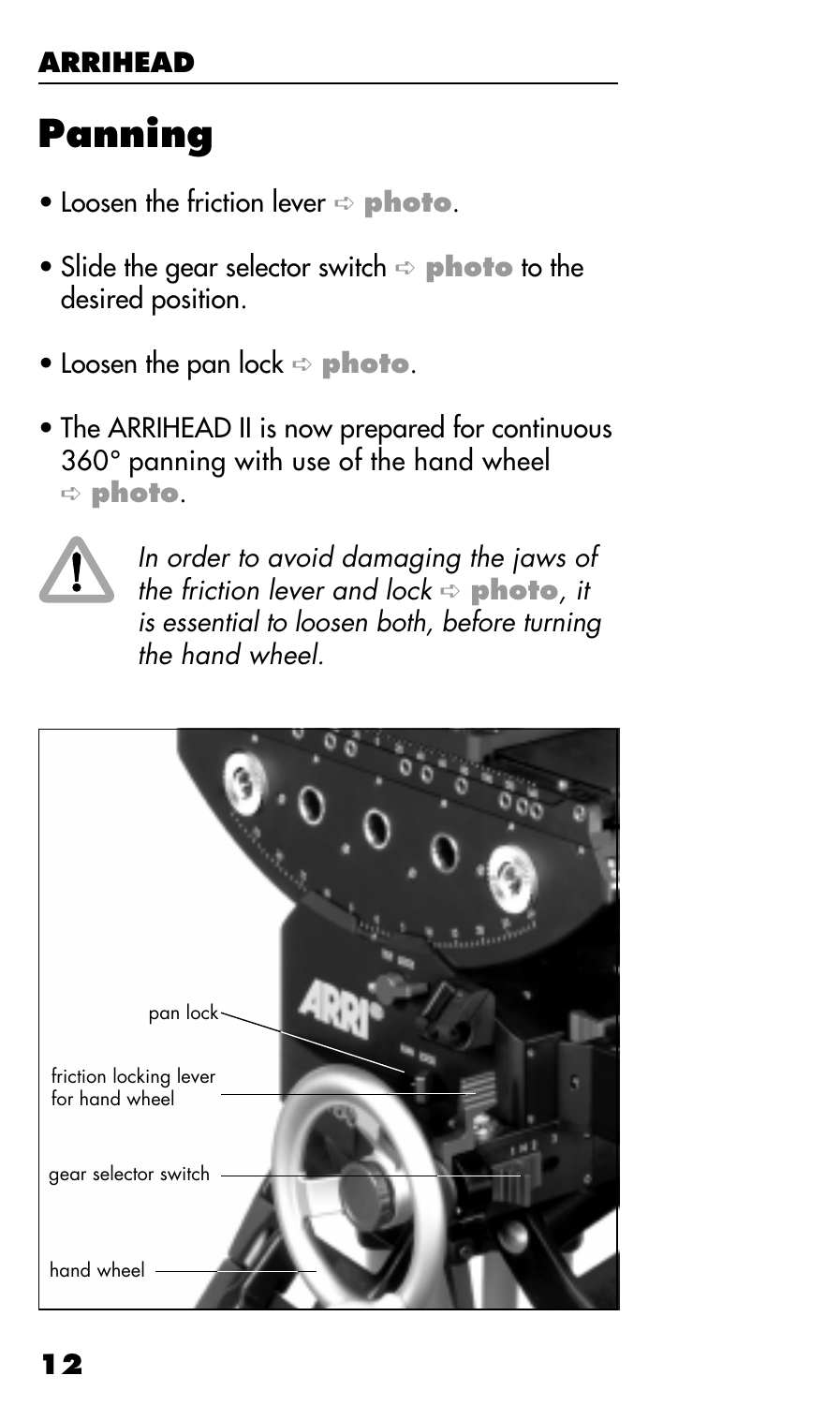## <span id="page-12-0"></span>**Tilting**

- Loosen the friction lever ➪ **photo**.
- Slide the gear selector switch ➪ **photo** to the desired position.
- Loosen the two tilt locks  $\Rightarrow$  **photo**.
- The cradle of the ARRIHEAD II can now be tilted by turning the hand wheel ➪ **photo**.



In order to avoid damaging the locking jaws of the friction lever and lock ➪ **photo**, it is essential to loosen both, before turning the hand wheel  $\Rightarrow$  **photo**.

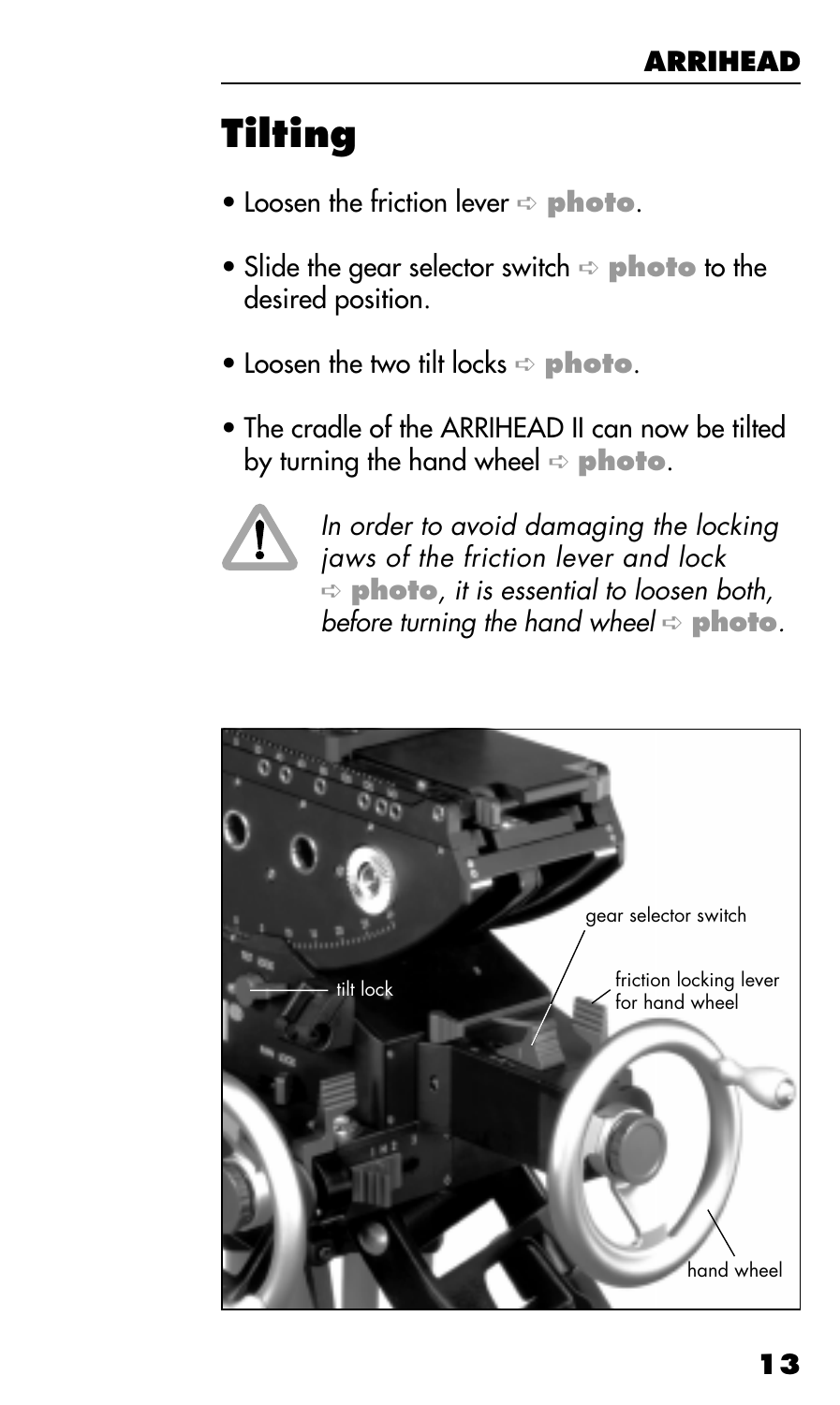# <span id="page-13-0"></span>**Adjustable Tilt Drive**

The tilt drive of the cradle can be pivoted horizontally 38 degrees counter clockwise. This preserves the full tilting rage of the ARRIHEAD II when using an ARRIFLEX 535 camera equipped with a 1000 ft (300 m) magazine.

- Loosen the lock ➪ **photo**.
- Swing the tilt drive to the desired position and retighten the lock ➪ **photo**.

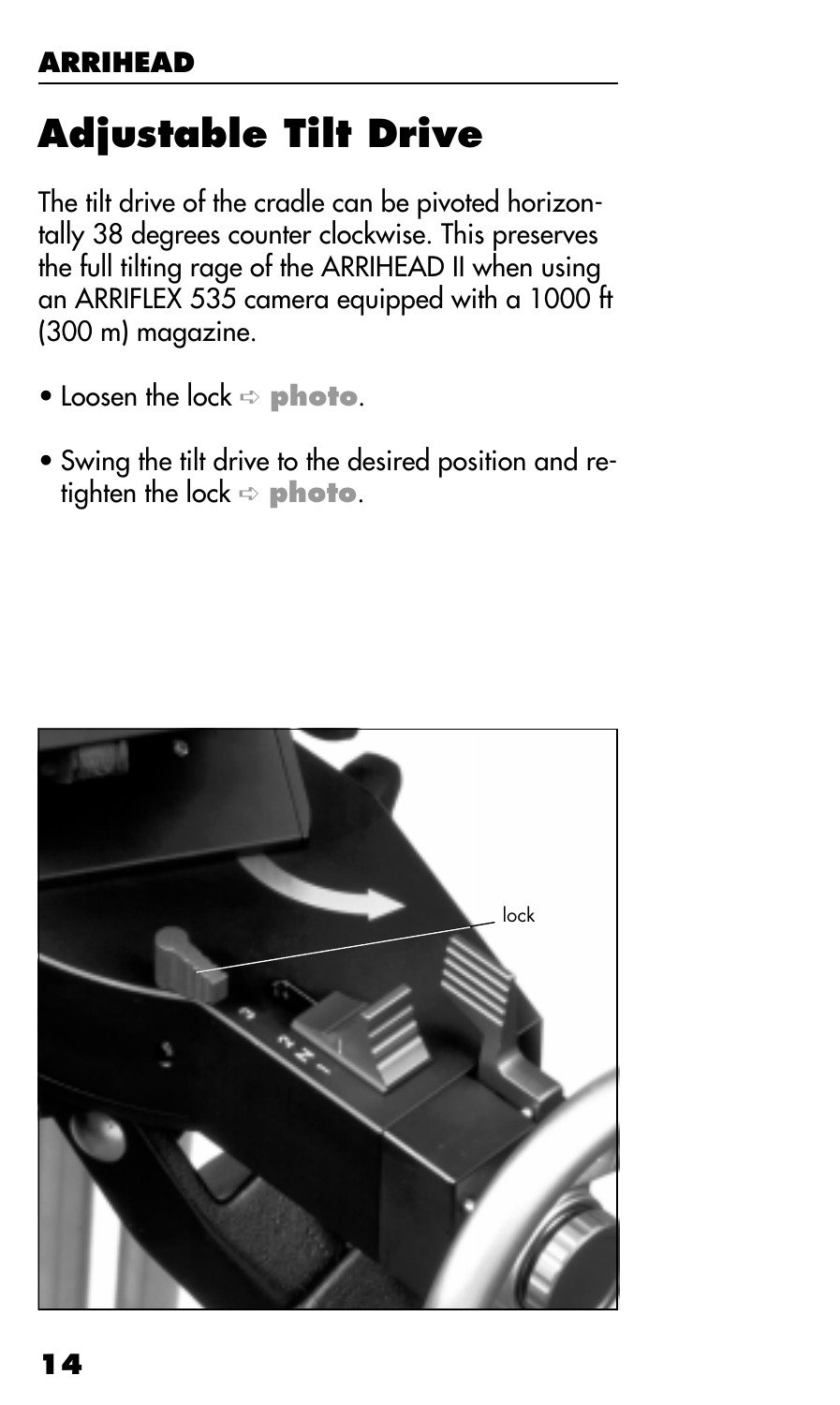### <span id="page-14-0"></span>**Tilt Plate**

• The tilt plate ➪ **photo** pivots open to allow filming with extreme upward or downward tilt positions (up to  $90^\circ$  + or -). The tilt plate support is engaged in the corresponding bore holes.



For safety, the camera should be removed while the tilt plate is adjusted.

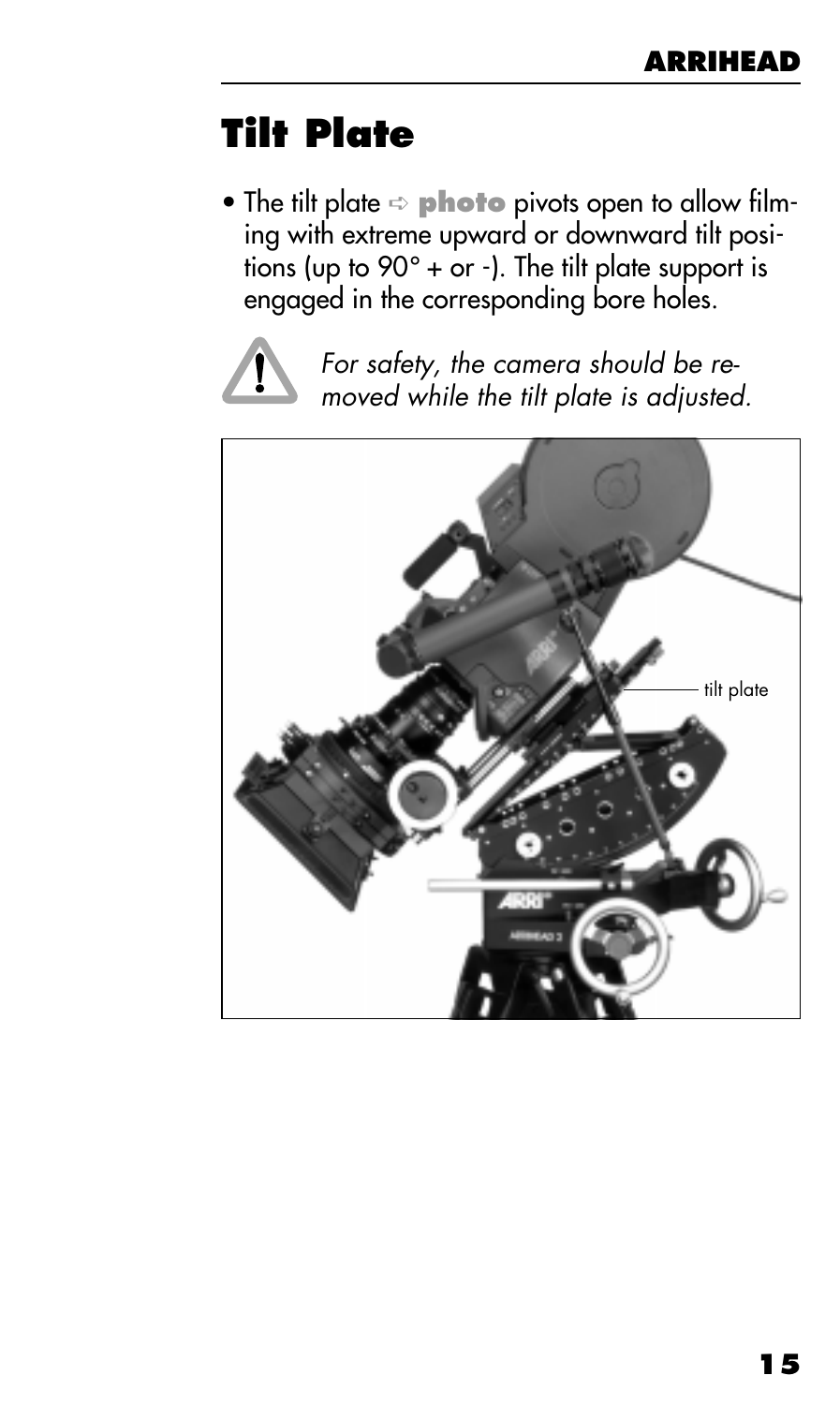#### **Filming with extreme upward angles**

- Push both release grips and raise the tilt plate ➪ **photo** as required.
- Ensure that the locking pins of the support brackets ➪ **photo** are engaged exactly in the bore holes  $\Rightarrow$  **photo** of the upper plate.
- To allow easy mounting of the camera, set the tilt plate in a horizontal position.
- Then mount the camera on the sliding base ➪ **photo** and lock in position.

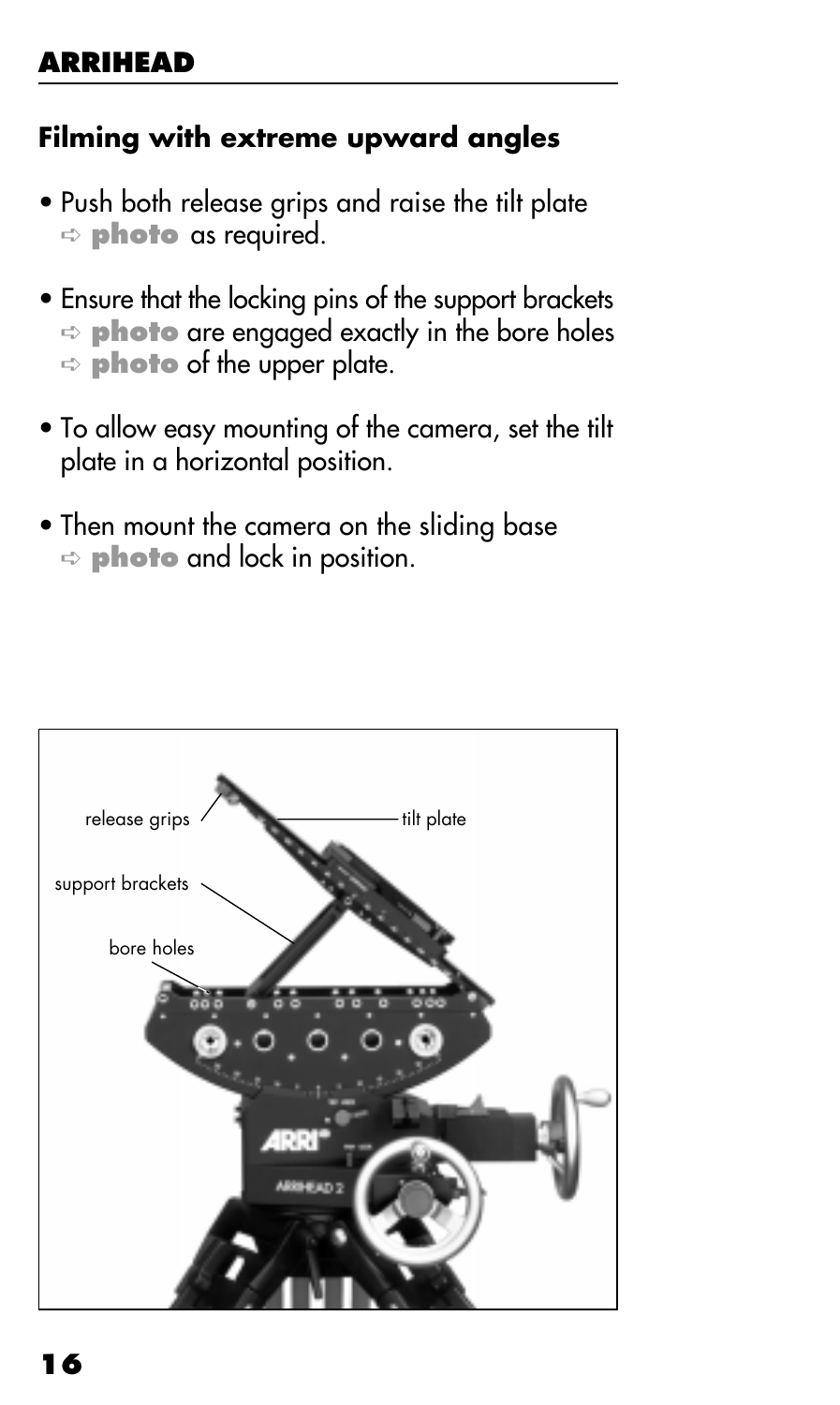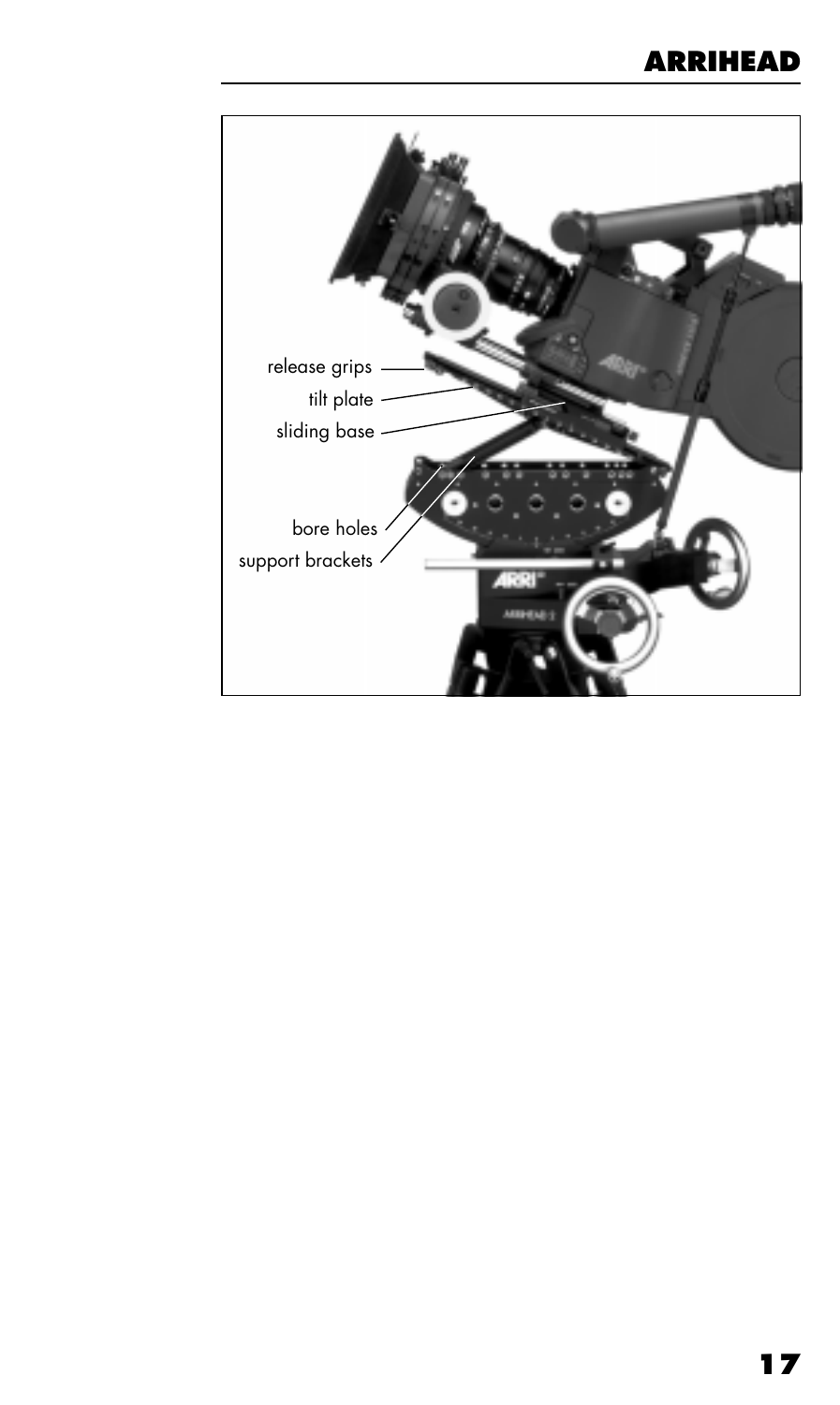#### **Filming with extreme downward angles**

- Push both release grips ➪ **photo** and raise the tilt plate as required.
- Ensure that the locking pins of the support brackets ➪ **photo** are engaged exactly in the bore holes ➪ **photo** of the upper plate
- To allow easy mounting of the camera, set the tilt plate in a horizontal position.
- Mount the camera on the sliding base and lock in position.

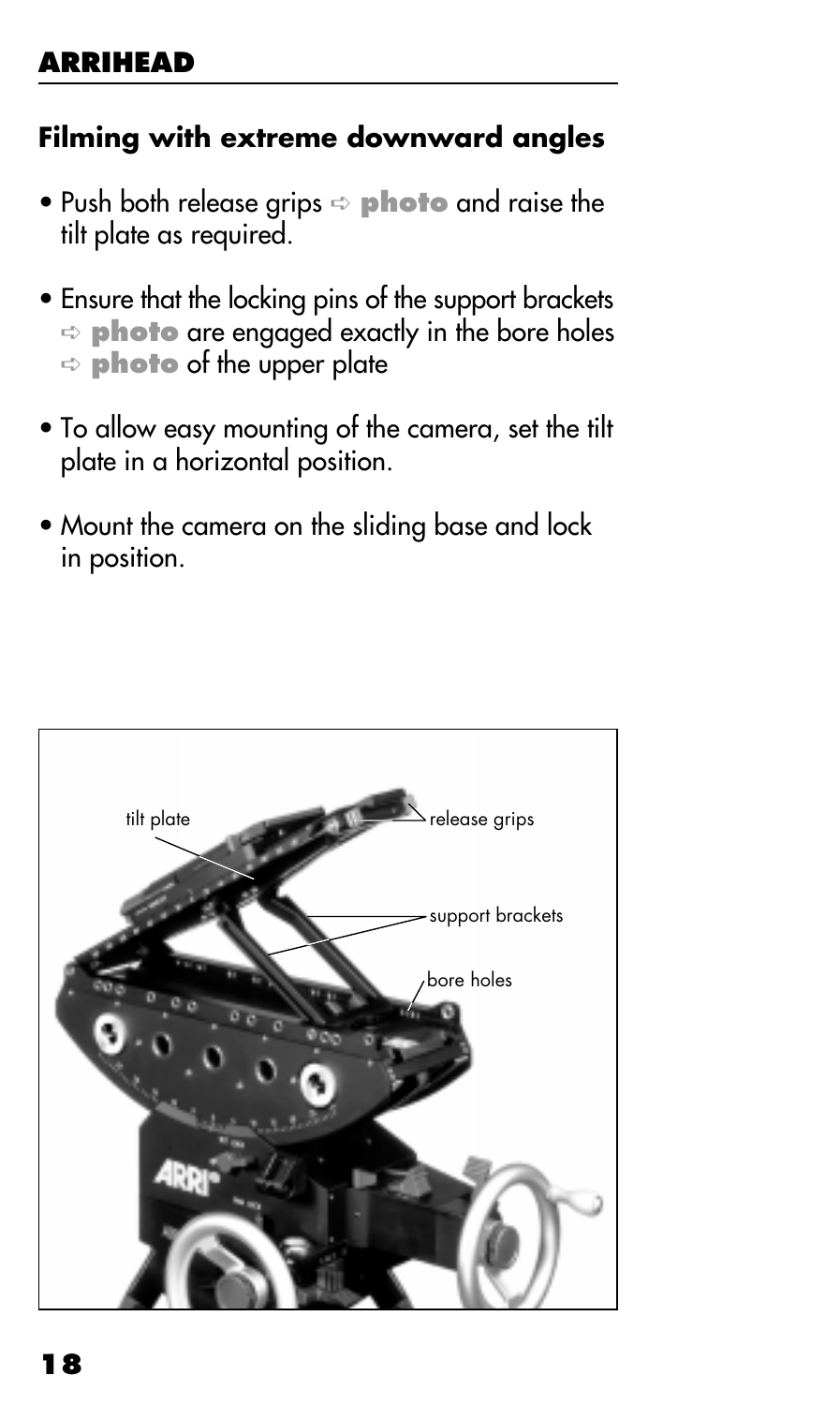#### <span id="page-18-0"></span>**Transport**

For transporting the ARRIHEAD II use the optionally available handles.

- Remove the fixing screw ➪ **photo**.
- Separate the two halfes of the handle.
- Plug the rods ➪ **photo** into the center bore hole of the ARRIHEAD II.
- **•** Ensure that the four registration pins  $\Rightarrow$  **photo** plug in to the other bore holes and retighten the fixing screws.

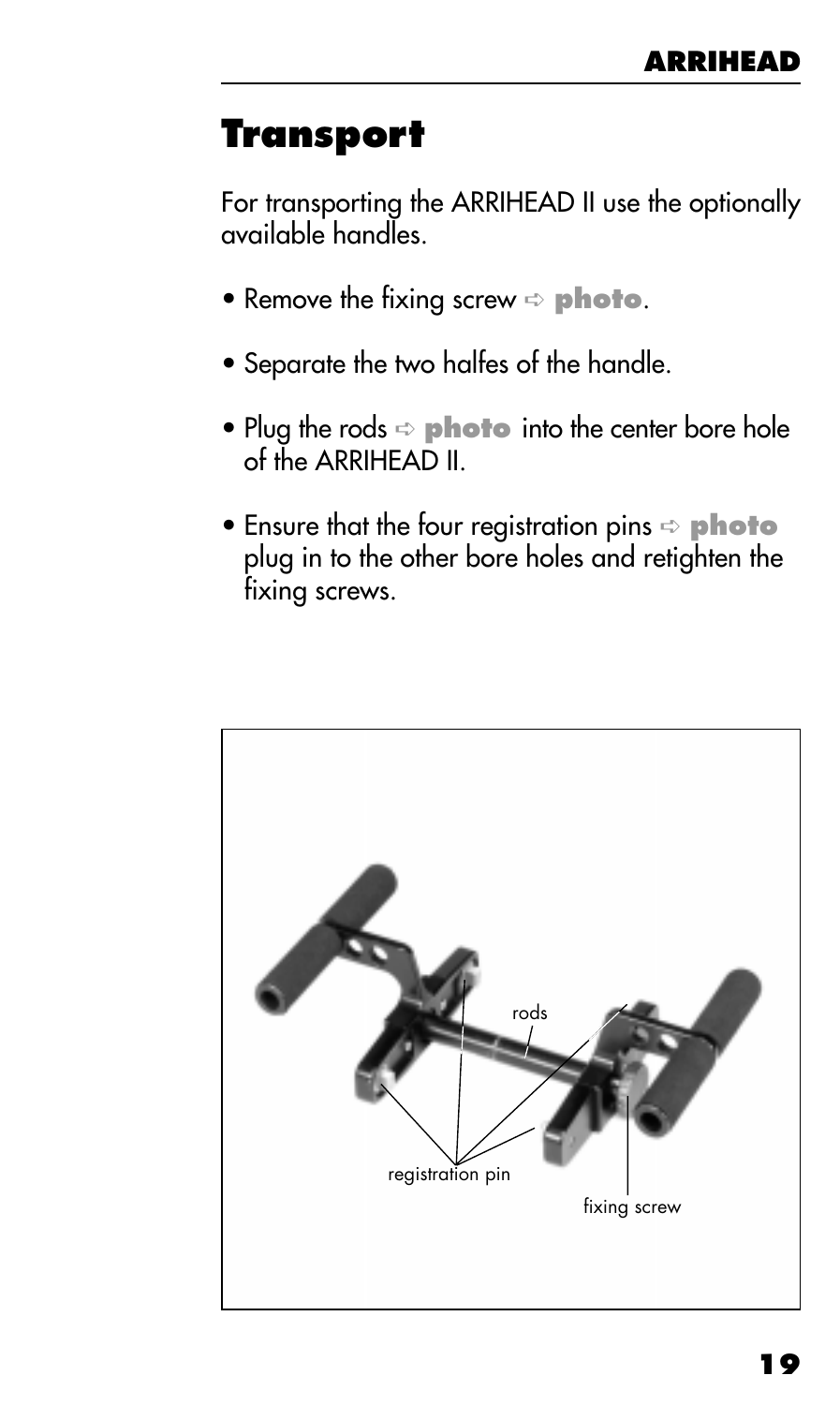### <span id="page-19-0"></span>**Service and Maintenance**

For optimal performance it is essential that all ARRIHEAD II guides are kept clean. It is therefore important to occasionally check for possible dust and dirt. Dust in combination with humid air creates a coarse substance which can inhibit smooth operation.

The guides of the cradle are easily accessible and can be cleaned with a non-fraying cloth.

Both the flat base of the ARRIHEAD II and the tripod/ dolly bade should also be cleaned occasionally. Use no hard faced or coarse materials for cleaning.

Otherwise the ARRIHEAD II is maintenance free. It requires neither oiling nor greasing.

For ARRIHEAD II service see an authorised ARRI service center (see page 19).



The handwheels must be removed before setting the ARRIHEAD II directly down on any surface without a tripod base.

Remember to loosen all locks and set both pan and tilt gears in neutral (N) before transporting.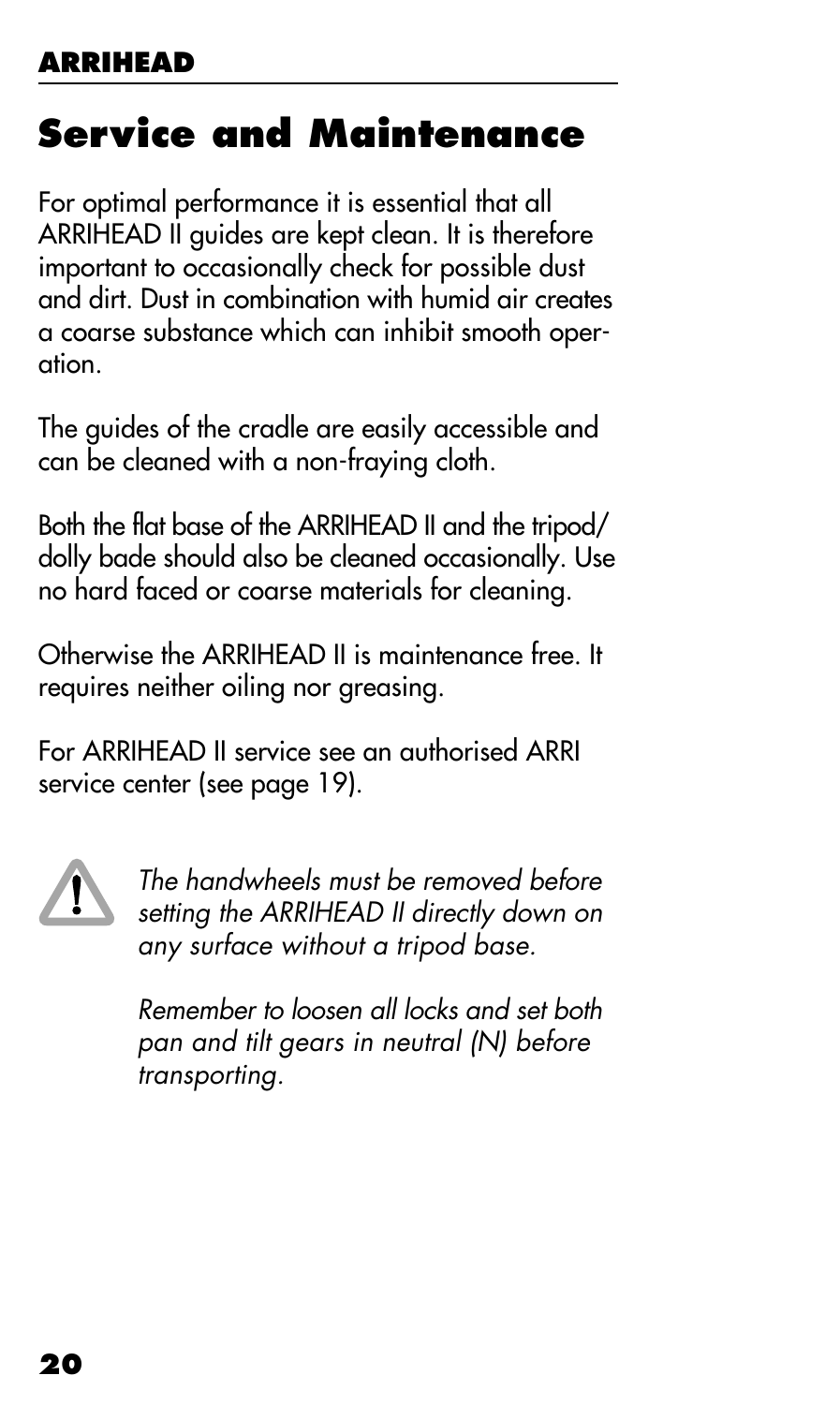## <span id="page-20-0"></span>**Technical Data**

| Tilting range:  +/- 30 degrees                                            | (without tilt plate)<br>$+/-$ 90 degrees<br>(with tilt plate) |
|---------------------------------------------------------------------------|---------------------------------------------------------------|
|                                                                           |                                                               |
| Tilt drive:  adjust. 38 degrees horizontal                                |                                                               |
| Panning range:  360 degrees                                               |                                                               |
|                                                                           |                                                               |
| Panning drive:  Fixed                                                     |                                                               |
| Geared head:  Mitchell Standard                                           |                                                               |
|                                                                           |                                                               |
| Weight complete with quick<br>release bridge plate BP-4:  33 lbs. (15 kg) |                                                               |
| Tilt/pan wheels:  5.5 lbs (2.5 kg)                                        |                                                               |
| Temperature range  - 4 to + 122 F degrees                                 | $-20$ to $+50$ C degrees                                      |
| Maximum load:  110 lbs: (50 kg)                                           |                                                               |
| Dimensions with handwheels:  Inches:                                      | H13 L22 W13<br>Millimetres:<br>H330 L566 W343                 |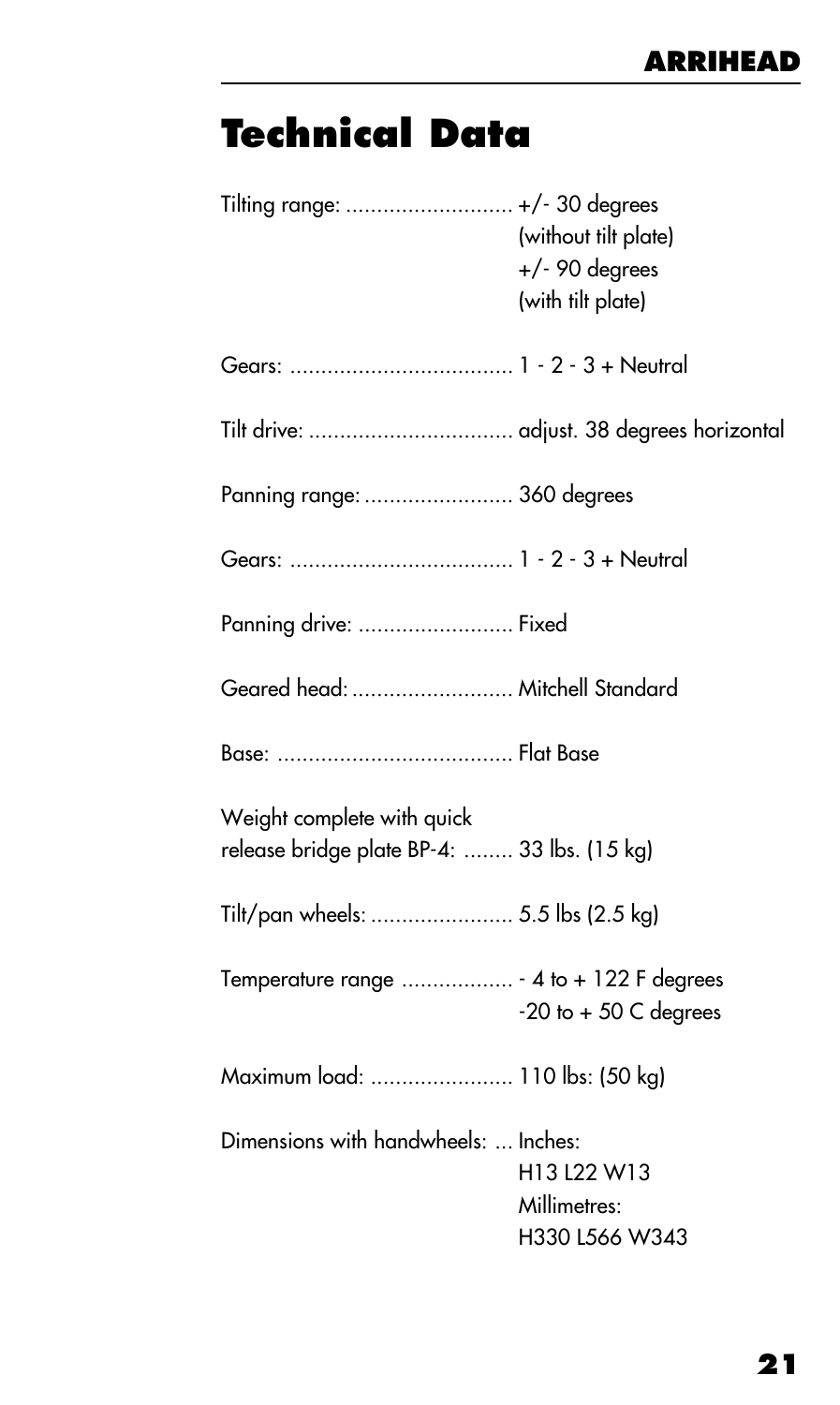## <span id="page-21-0"></span>**ARRI SERVICE**

| Germany  Arnold & Richter Cine Technik<br>Türkenstraße 89<br>80799 München<br>phone: (089) 3809-0<br>fax: (089) 3809-1244<br>E-mail service:<br>KDenk@arri.de |
|---------------------------------------------------------------------------------------------------------------------------------------------------------------|
| 617, Route 303<br>Blauvelt, New York 10913<br>phone: (914) 353 14 00<br>fax: (914) 425 12 50<br>E-mail: arriflex@arri.com                                     |
| ARRI USA<br>600 North Victory Blvd.<br>Burbank, California 91502<br>phone: (818) 841 70 70<br>fax: (818) 848 40 28<br>E-mail: arriflex@arri.com               |
| The Movie House<br>1-3 Airlinks, Spitfire Way<br>Heston TW5 9 NR<br>phone: (0208) 848 88 81<br>fax: (0208) 561 13 12<br>E-mail: sales@arri-gb.com             |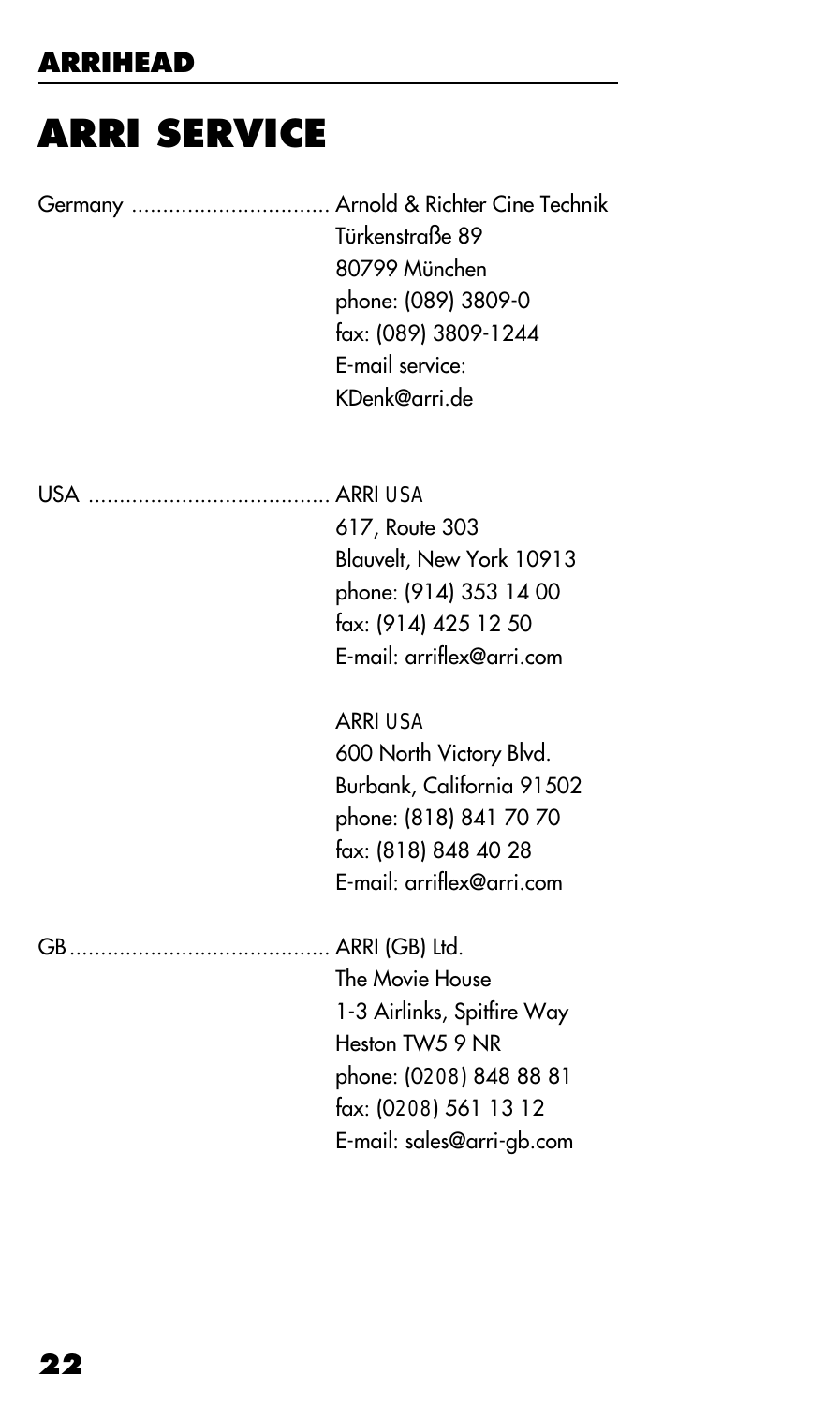| Viale Edison 318<br>20099 Sesto S. Giovanni,<br>Milano<br>phone: (02) 26 22 71 75<br>fax: (02) 242 16 92<br>E-mail: info@arri.com                 |
|---------------------------------------------------------------------------------------------------------------------------------------------------|
| ARRI ITALIA S.R.L.<br>Via Placanica, 97<br>00040 Morena (Roma)<br>phone: (06) 79 89 02 02<br>fax: (06) 79 89 02 39                                |
| 415 Horner Avenue, Unit 11<br>Etobicoke, Ontario<br>Canada M8W 4W3<br>phone: (416) 255-3335<br>fax: (416) 255-3399<br>E-mail: service@arrican.com |